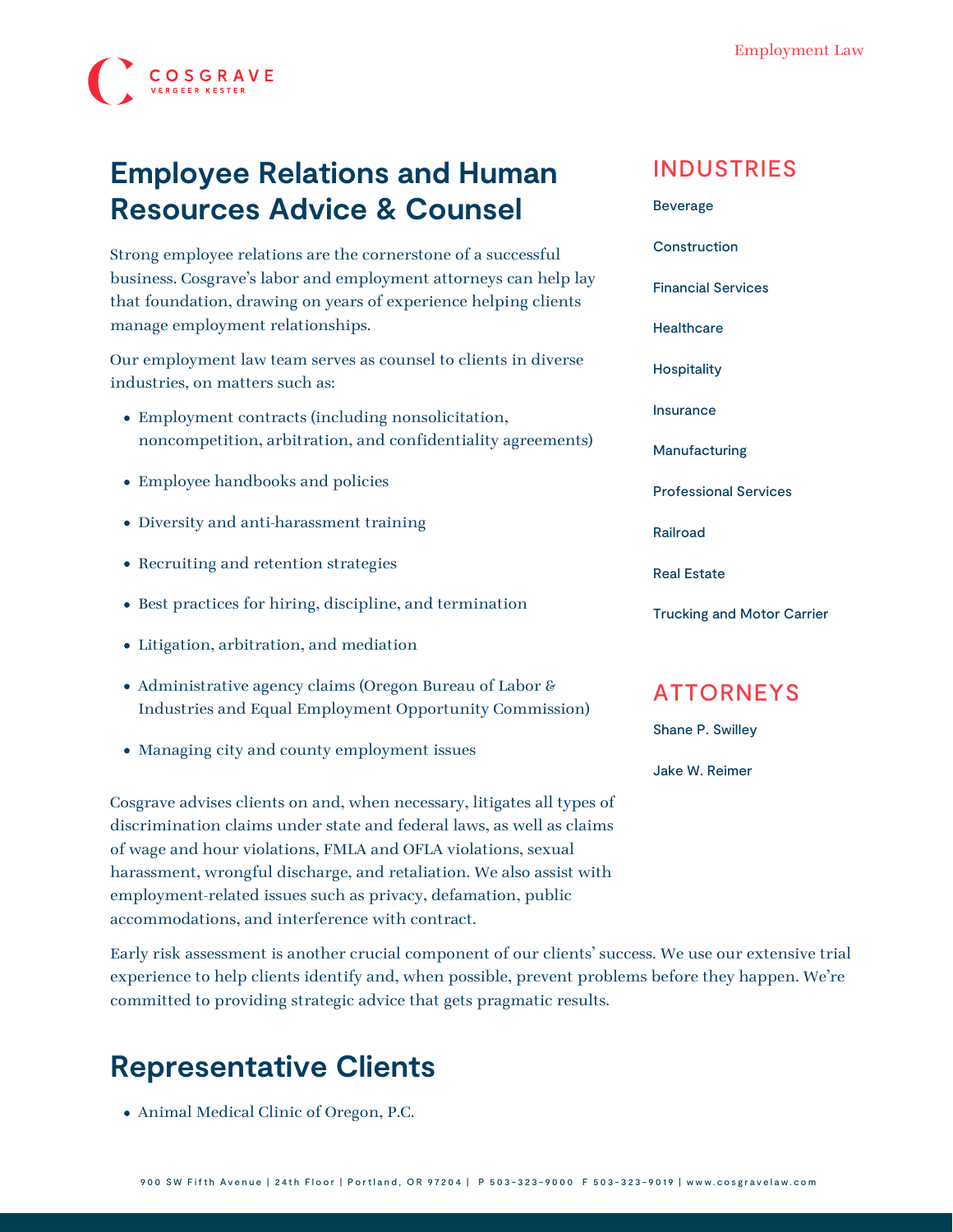

- Aquatic Contracting LLC
- AutoBidMaster LLC
- Avada Audiology & Hearing Care Center SW WA Inc.
- Berrett Brothers, Inc.
- BBF Technologies
- BNSF Railway Company
- Beaverton Smile Center
- Broadway Cab
- C.R. England, Inc.
- Capital Pacific Bank
- Columbia Roofing & Sheet Metal
- Crossroads Community Church
- Far West Recycling, Inc.
- Genesee & Wyoming, Inc.
- Geopier Foundation West
- Grand Heritage Hotel Group, LLC
- Horizon Restoration
- Lifetime Exteriors
- McCollum, Inc.
- Net2Vault
- Old Dominion Freight Line, Inc.
- Oregon Point of Sale
- Percipio Consulting Group
- Portland & Western Railroad, Inc.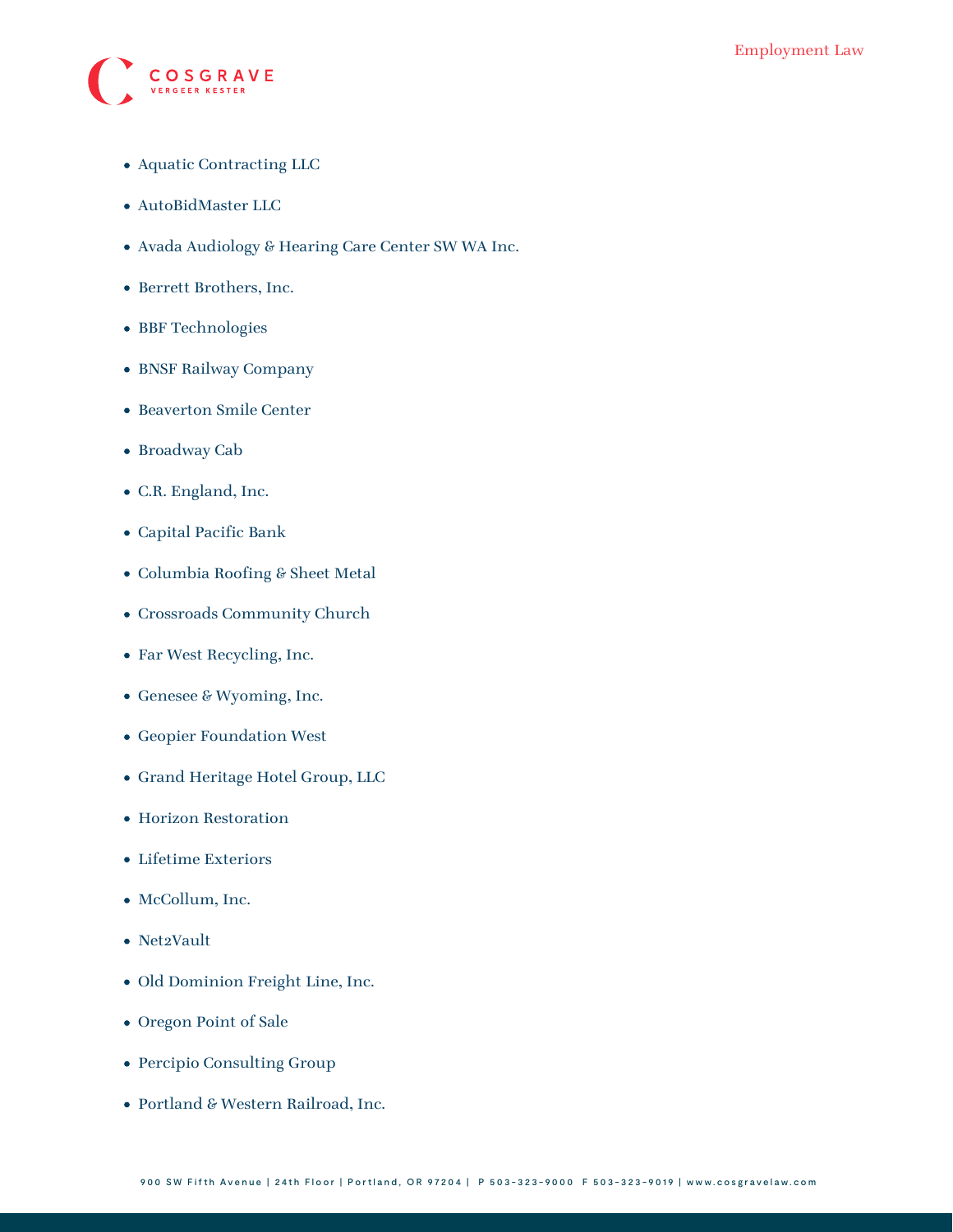

- Premier Source Diagnostics, Inc.
- Reser's Fine Foods, Inc.
- River City Glass & Window
- Sandy Farms
- The Commerce Company
- Timmco Insurance, Inc.
- TOSOH Quartz, Inc.
- Transpacific Food, Inc.
- Union Pacific Railroad

## **Affiliations**

- ALFA International Labor & Employment Practice Group
- Association of Legal Administrators
- Oregon State Bar Labor and Employment Section

### **Newsletters**

If you would like to be placed on the list serve to receive our Employment Law Newsletter, please email us at: [employmentlaw@cosgravelaw.com](mailto:employmentlaw@cosgravelaw.com)

- [2nd Quarter 2017 Cosgrave Employment and Business Law Newsletter](https://www.cosgravelaw.com/wp-content/uploads/2015/03/2nd-Quarter-2017-Cosgrave-Employment-and-Business-Law-Newsletter.pdf)
- [1st Quarter 2017 Cosgrave Employment and Business Law Newsletter](https://www.cosgravelaw.com/wp-content/uploads/2015/03/1st-Quarter-2017-Cosgrave-Employment-and-Business-Law-Newsletter.pdf)
- [3rd Quarter 2016 Cosgrave Employment and Business Law Newsletter](https://www.cosgravelaw.com/wp-content/uploads/2015/03/August-2016-Cosgrave-Employment-and-Business-Law-Newsletter.pdf)
- [1st Qquarter 2016 Cosgrave Employment and Business Law Newsletter](https://www.cosgravelaw.com/wp-content/uploads/2016/03/1st-Quarter-2016-Cosgrave-Employment-and-Business-Law-Newsletter.pdf)
- [2nd & 3rd Quarter 2016 Cosgrave Employment and Business Law Newsletter](https://www.cosgravelaw.com/wp-content/uploads/2015/03/2nd-3rd-Quarter-Cosgrave-Employment-and-Business-Law-Newsletter1.pdf)
- [1st Quarter 2015 Cosgrave Employment and Business Law Newsletter](https://www.cosgravelaw.com/wp-content/uploads/2015/03/1st-Quarter-Cosgrave-Employment-and-Business-Law-Newsletter.pdf)